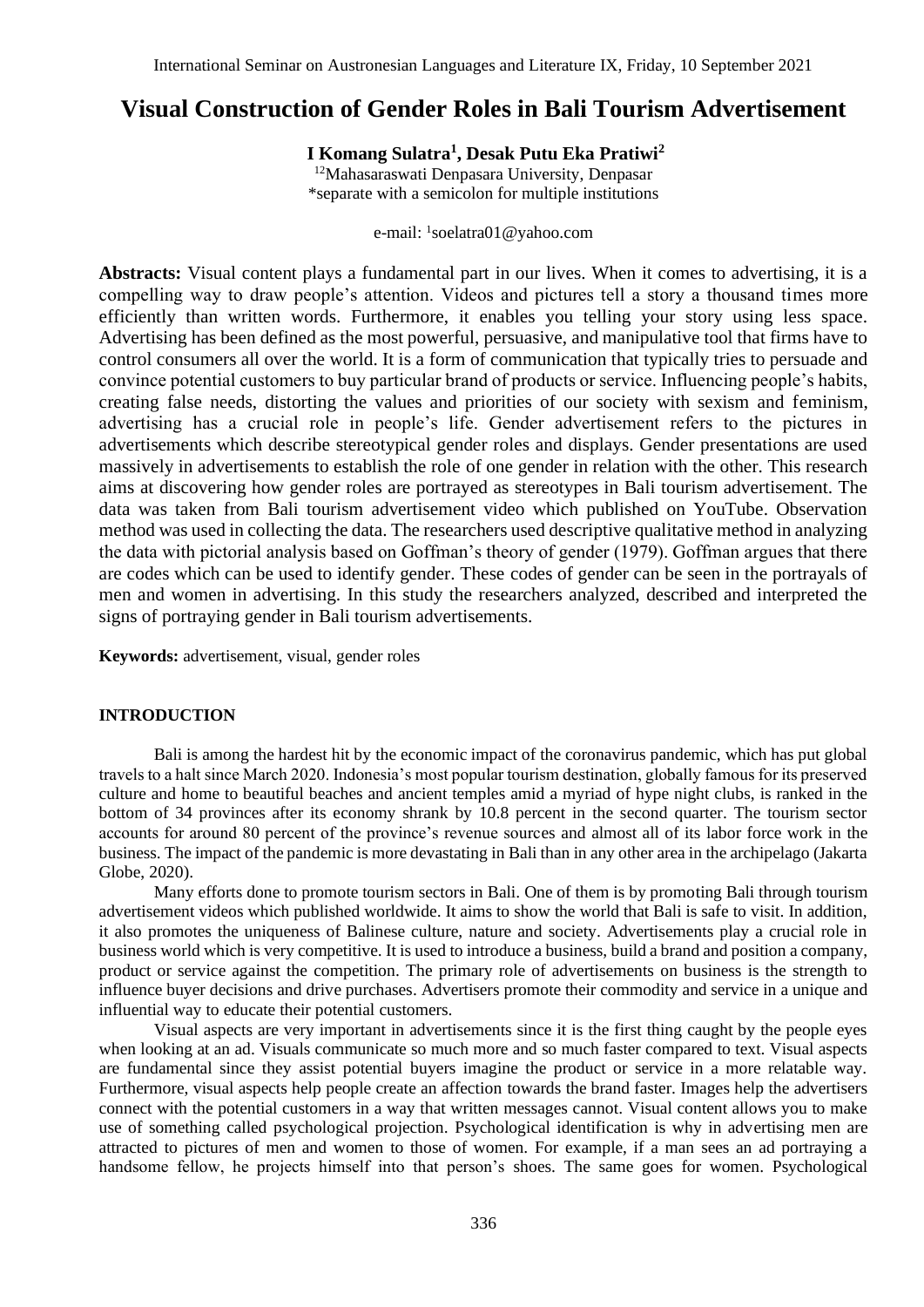projection is a powerful reason why advertising should feature visuals with a high attention value. It's something that cannot be achieved through headers and text.

Men and women are portrayed in advertisements according to the constructed definition of femininity and masculinity. To be a woman is to be feminine and to be a man is to be masculine (Jha & Raj, 2017: 1). Goffman (1979) argues that there are codes which can be used to identify gender. These codes of gender can be seen in the portrayals of men and women in advertising. There are six categories under which we can see these codes of gender such as relative size, function ranking, the feminine touch, the reutilization of subordination, licensed withdrawal and body display. This study aims to analyze how gender roles are portrayed as stereotypes in Bali tourism advertisement.

## **METHOD**

The data was taken from Bali tourism advertisement video which published on YouTube. Observation method was used in collecting the data. The researchers used descriptive qualitative method in analyzing the data with pictorial analysis based on Goffman's theory of gender (1979). Goffman argues that there are codes which can be used to identify gender. These codes of gender can be seen in the portrayals of men and women in advertising. In this study the researchers analyzed, described and interpreted the signs of portraying gender in Bali tourism advertisements.

### **DISCUSSIONS**

This section consists of the analysis of visual construction of gender roles in Bali tourism advertisements. The analysis is divided into two parts. First, the writers will show and describe how women are portrayed in advertising by presenting some pictures of women found in the advertisements. Second, the writers will present some pictures which show how men are portrayed in advertising. In addition to gender issue, the analysis will be enriched by the explanation of Balinese culture aspects which is very crucial in this analysis.

### **Portrayal of Women in Advertising**



The pictures above show women's role in Balinese traditional life. The first picture shows a woman carries an offering on her head. She goes to the rice field to do rituals as the expresion of her gratitude to the almighty God who gives prosperity for human being through nature. The second picture also shows two women carry an offering to the temple. Both pictures show women's domestic roles in Balinese society. In these images, women are portrayed religious, dilligent and responsible. Women's domestic tasks are the actualization of their role as wives and mothers. Typically, women's domestic roles are cooking, cleaning, washing, taking care of the children. This also includes woshipping in daily basis. It shows that women have a significant role in religious aspect which is the foundation of Balinese tranditional life, where rituals done regularly to keep the balance life. It is very crucial in Bali since Balinese believe that life is a gift and we have be grateful every day which is done by worshipping.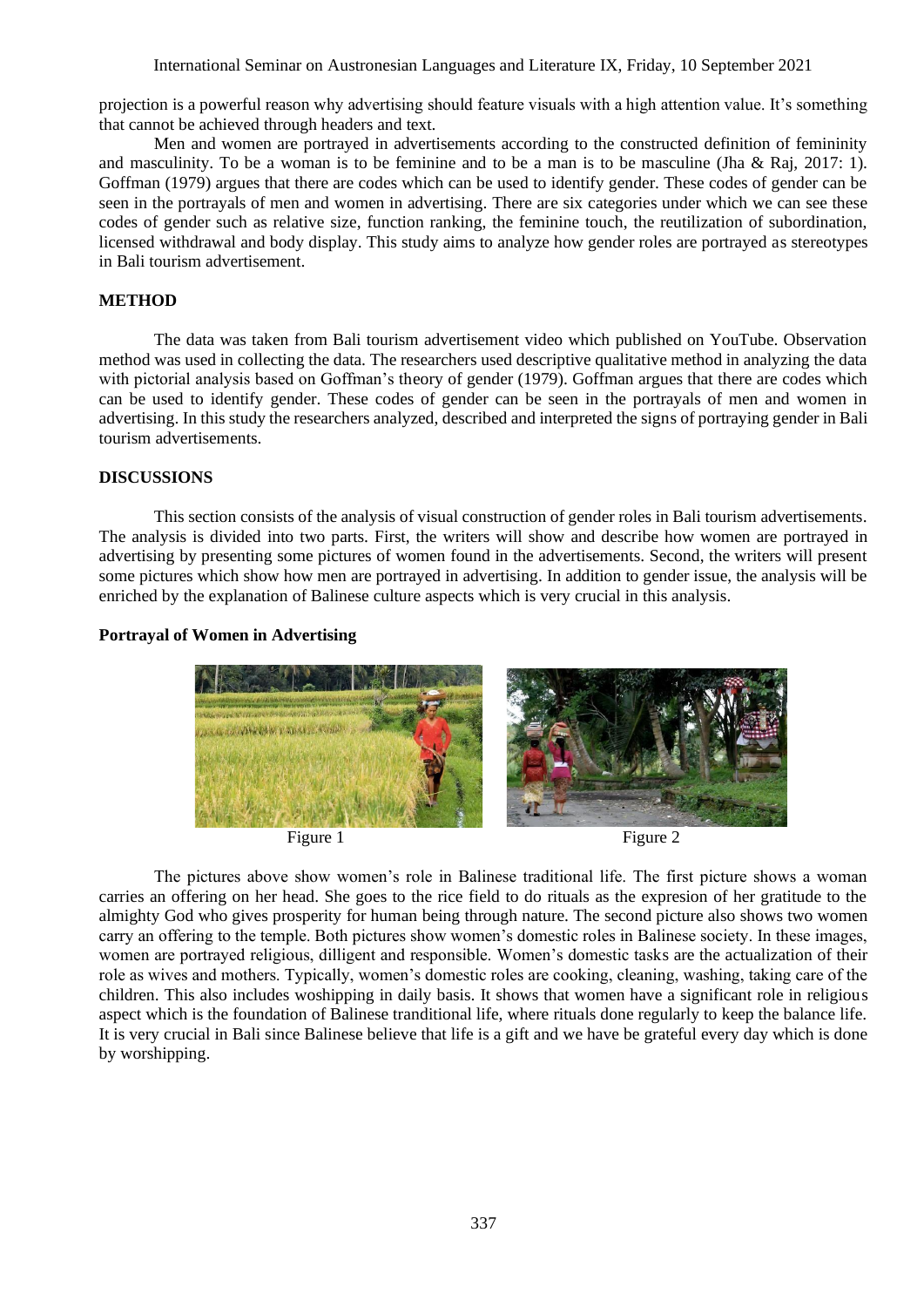



Figure 3 Figure 4

Figure 3 and 4 show Balinese women in a traditional cloth preparing all the equipments needed to make offerings for a specific ceremony. They work in a group since the offerings are quite big and need extra energy to finish it. Most of the offerings are made of young coconut leaves and other natural materials. It needs skills, patience and sincerity to do it since Balinese offering are various, detailed and complicated. This activity shows women social role in Balinese life. Balinese women not only have responsibily in worshipping in their own household but also in the bigger areas, their village (desa adat). The responsibilites as the member of desa adat such as giving offerings (mebanten), joining a community self help (ngayah) in Kahyangan Tiga temple and giving mutual assitance (nguopin) among all members of desa adat and banjar in human-life-circle ceremony (Rivai, 1981: 139). In this case, Balinese women are portrayed cooperative, responsible, and have integrity.



Figure 5 and 6 show Balinese women sell flowers, fruits and vegetables in a traditional market. It shows that Balinese women are hardworkers. They obviously have many domestic and social responsibilities. However, they still support the family to earn money. The advertisement shows how traditional markets in Bali are dominated by women who sell daily needs from food to clothes, etc. Beside their domestic and social roles, Balinese women also has production role which is earn money for their family. Production role is an economical activity in which women work and are paid. So that they can bring the money home in order to fulfill their family needs. There are some reasons why Balinese women work. It is considered as an apportunity to develop a career, a chance to show their ability and a belief that working women are more respected in the society. In this case, Balinese women are portrayed dilligent, hardworking and tough.



Figure 7 and 8 show beautiful Balinese dancers in fascinating and glamorous traditional costumes. Balinese cannot be seperated from art and culture. Almost all of Balinese women can dance because it is not only an art but also part of Balinese tradition. Balinese dance is not only performed for entertainment purposes but also as part of religious ceremony to please the Gods in particular rituals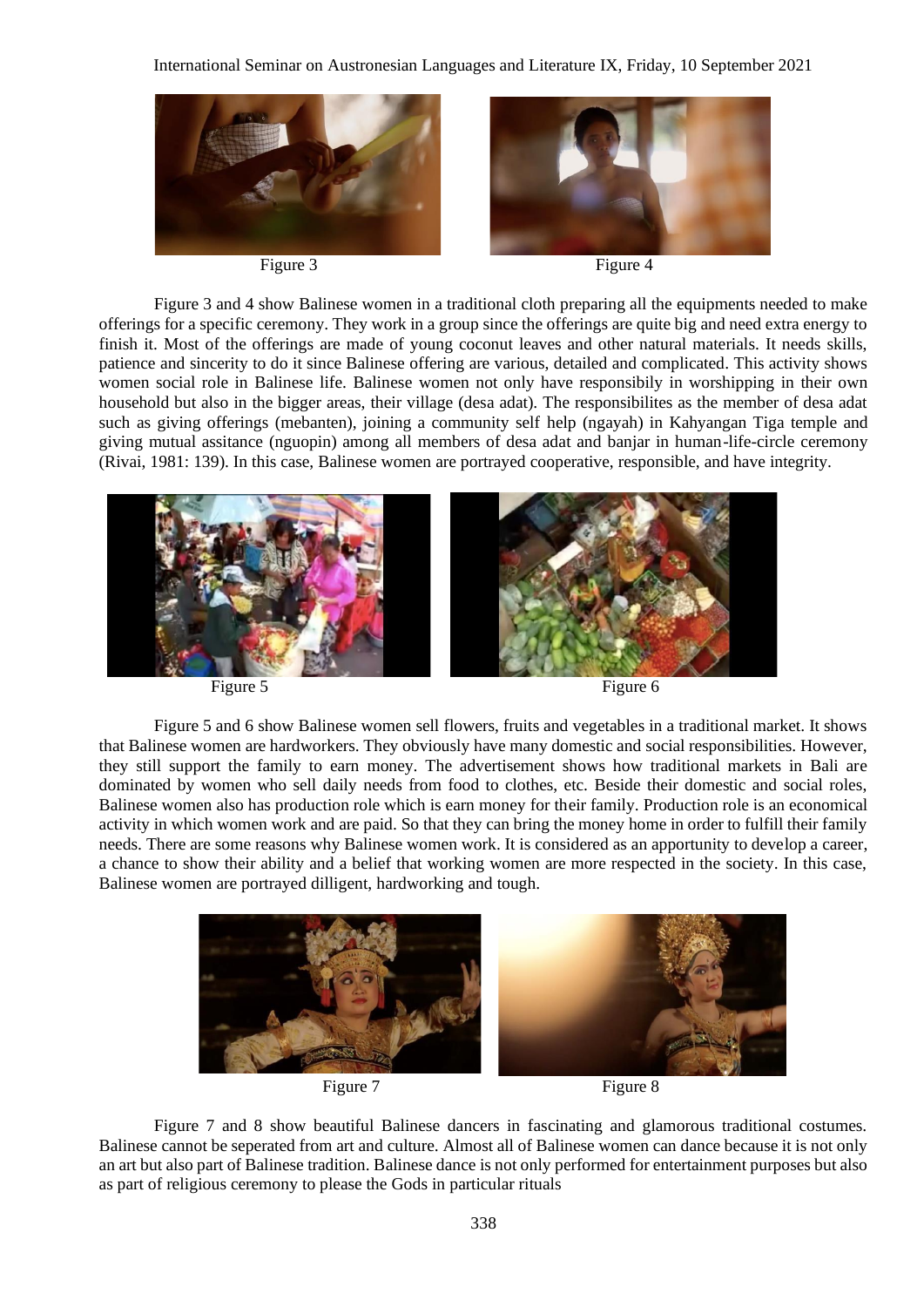Each dance represents unique stories and values behind all the beautiful movements and expressions which performed by the dancers.

Dance is closely related to women. Most of Balinese girls are obsessed with dancing, they learn to dance since they were a little girl. It is an honor to dance in the temple or contribute to particular festivals. The portrayal of women through Balinese dance repressent beauty and femininity. In the era when torism industry developed rapidly in Bali, Balinese dance becomes one of the best tourists' attractions so it is very common to see Balinese dances are displayed on the advertisements. Become a professional dancer is another way to earn money for Balinese women. They usually perform to welcome tourists at the airport or hotels, and also perform on stage in various tourism sites in Bali.



In contrast, figure 9 and 10 show how western women spend their time by travelling to Bali and spoiled themselves by doing yoga and going to spa for relaxing. Meanwhile, Balinese women who work in the hotel and spa give service to them. It shows the different characteristic between Balinese women and western women. Travelling is not a priority of Balinese women since they have many responsibilities, domestics roles, social roles and production roles so it is hard for them to find time for themselves. On the other hand, western women have more freedom since they do not have to deal with many domestic and social roles like Balinese women. Western women can use their extra money for travelling while Balinese women use their income mainly for family needs, religious and social events which cost a lot of money. The pictures implicitly deliver a message to women that they have to spend time to take care of themselves and to love themselves, although not in a luxurious holiday. A short affordable escape is also good for mental health.

## **Portrayal of Men in Advertising**



Figure 10 and 11 show a temple priest (pemangku) who leads the prayer in a temple. Men is closely related with leadership in Balinese. Men has a role as a leader in a family, village and temple. All the activities are led by men. The pictures above repressents the role of men in Balinese traditional life. Men are portrayed as leader in many aspects of life in Bali. One of them is in religious aspect. Ceremonies and rituals in temples in Bali are commonly led by a male priest which show that men have a very crucial role in accomplishing a ceremony in Bali. Men are considered brave, being able to think rationally, strong and physically active which make them a good leader.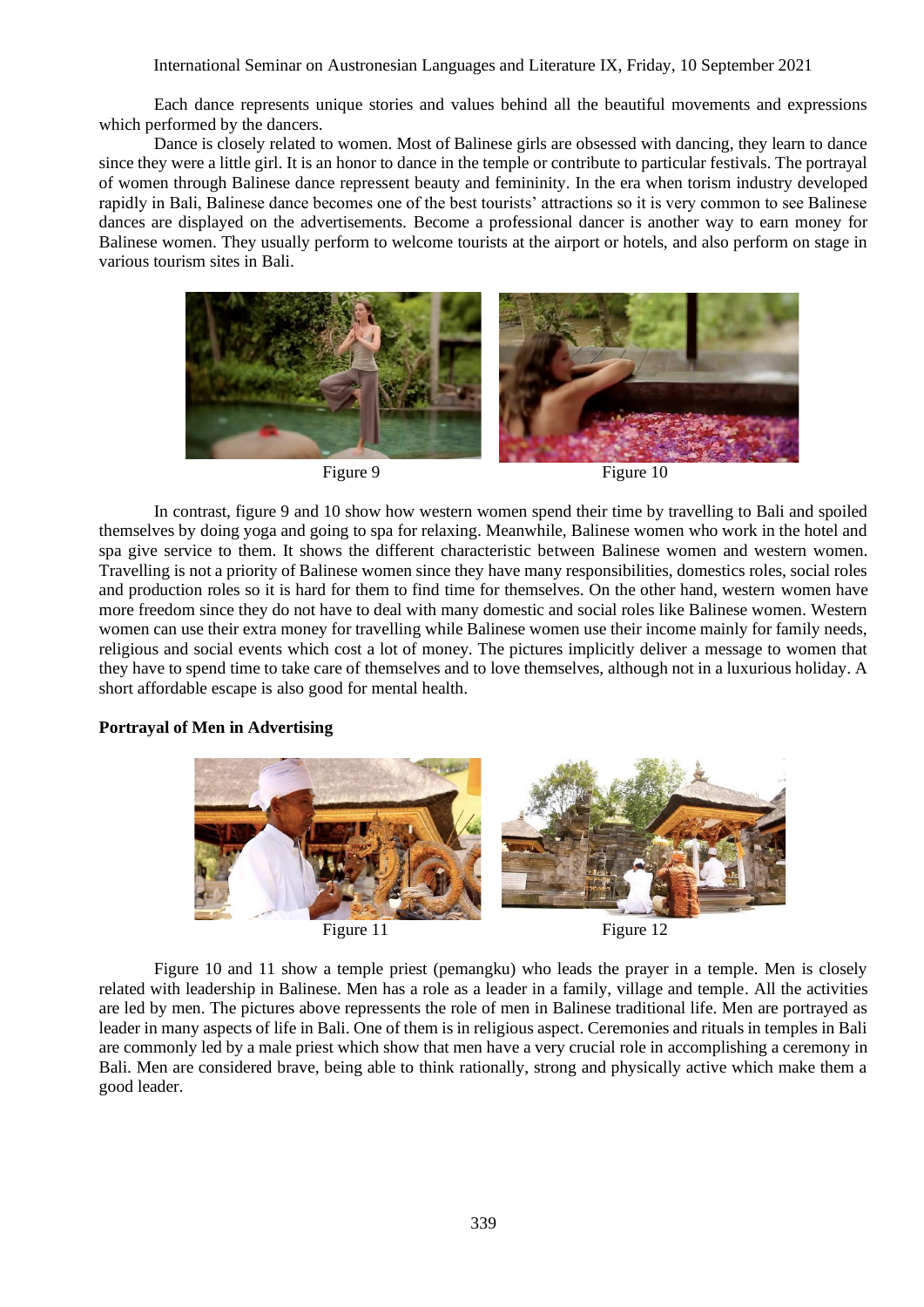

Figure 13 and 14 show another role of men in Balinese religious life. As well as women, men also have their own roles in temple ceremony. Balinese traditional music instruments (gamelan) are commonly played by men. Gamelan is a must in a temple ceremony. There is always a gamelan orchestra playing in a religious ceremony at a temple. It is a fundamental part of a temple ceremony. Balinese believe that the human ability to play gamelan is a gift from the Gods so that they should be grateful and express their gratitude by playing music for the Gods. It is also believed that some Gods prefer certain tunes. Gamelan is not only played in the temples but also in ceremonies on the street. For example, during a cremation ceremony, gamelan is said to entertain the deceased spirits and help guide their way to heaven. Beside playing the gamelan, there is also a dance performed by men in temple ceremony as the completion of the ceremony. So, in this case men are portrayed physically active, energetic, and artistic.



Figure 15 and 16 shows how Balinese men earn money for their family. One of them is by creating an artwork. Figure 15 shows two men make a stone carving and figure 16 shows a man make a wood carving. Conventionally, stone carvers created works for temple and palace gateways. In Bali, gateways symbolize the division between the inner and outer worlds. Even nowadays it is rare to see the gate of Balinese house, office or restaurant without at least one stone statue which commonly in the form of a demon in order to maintain security. The demon form is also designed to alarm visitors into behaving well once inside. Meanwhile wood carving is created for decorative purposes. It needs special talent to be a stone or wood carver. This job is typically possessed by men since doing this job needs extra energy physically. In this case, men are portrayed masculine, hardworking, powerful, strong and responsible. They work hard for their family.



Figure 17 and 18 show how Balinese men spend their leisure time, playing kite and taking care of the roosters. Balinese are primarily Hindu and deeply spiritual. As seen on figure 17, there are Balinese men carry a giant kite at the beach. Kites were initially flown over the rice paddies as an agrarian tradition to ask the gods for abundance and a strong harvest. Nowadays, there is annual kite festival in Bali which is started off as seasonal